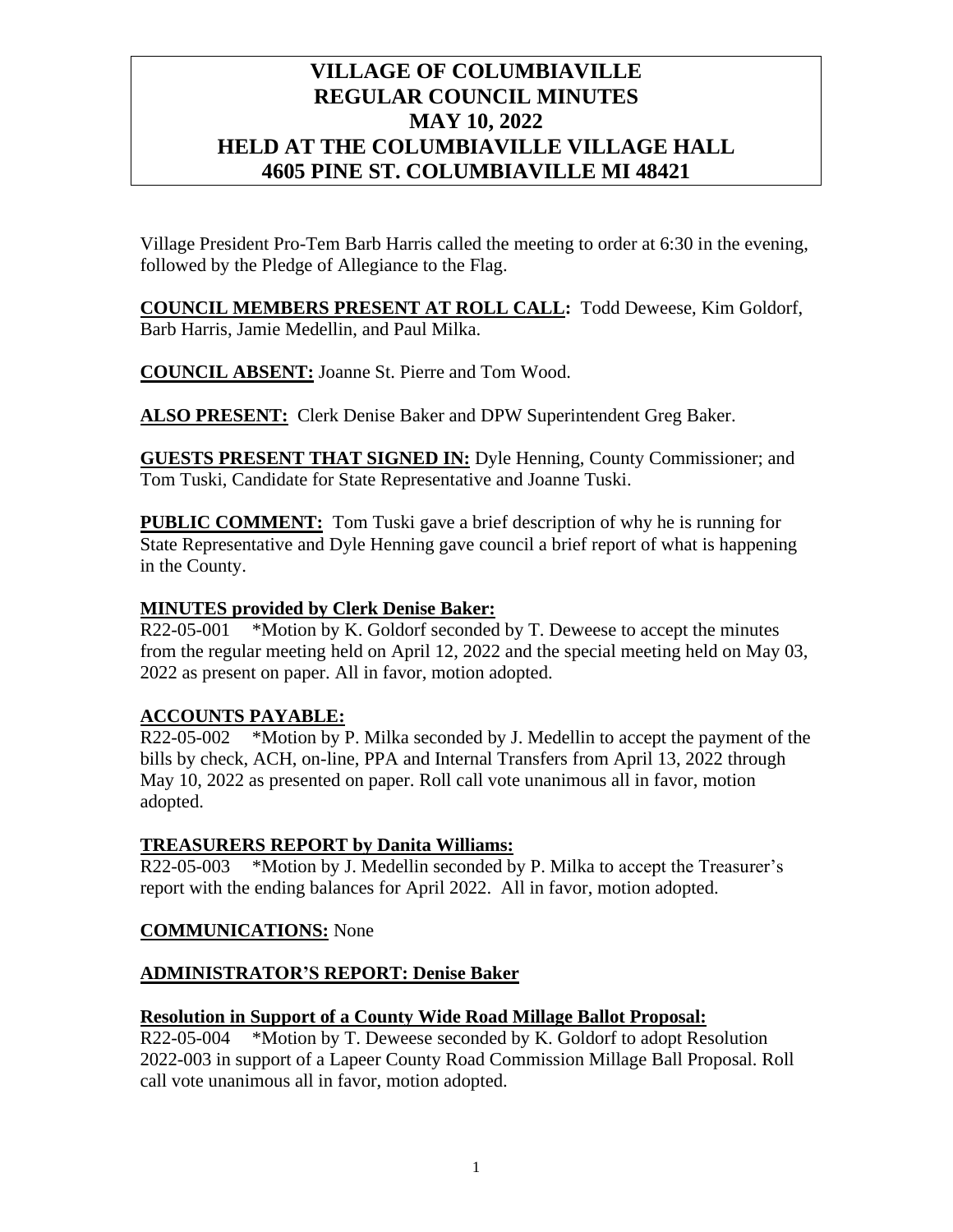# **VILLAGE OF COLUMBIAVILLE REGULAR COUNCIL MINUTES MAY 10, 2022 HELD AT THE COLUMBIAVILLE VILLAGE HALL 4605 PINE ST. COLUMBIAVILLE MI 48421**

## **Notice of Intent Resolution Wastewater System:**

R22-05-005 \*Motion by T. Deweese seconded by K. Goldorf to adopt the Notice of Intent Resolution Wastewater System Revenue Bonds, Series 2022. Roll call vote unanimous, all in favor, motion adopted.

# **Retention of Bond Counsel:**

R22-05-006 \*Motion by P. Milka seconded by B. Harris to retain Miller, Canfield, Paddock and Stone as bond counsel for the SRF Financing-Wastewater System Improvements. Roll call vote unanimous all in favor, motion adopted.

#### **2022 Tax Rate:**

R22-05-007 \*Motion by K. Goldorf seconded by J. Medellin to accept the 2022 Millage Rate at the maximum allowed by the Headlee Act; 8.5168 General Operations, 3.4062 Street Operations and 0.9084 Cemetery Operations for a total of 12.8314.

Denise informed council of the following:

- 1. The proposed liability insurance.
- 2. The brick pavers and Falcon at the corner of Water and Second Streets.
- 3. 4649 First, the tenant is out, the locks have been changed, the inside of the building needs repairs and contacting the attorney for court orders for money owed to the Village and damage done.
- 4. The Village office will be getting a Roomba.

# **DPW SUPERINTENDENT REPORT: presented by Greg Baker, DPW**

# **Superintendent.**

- 1. Water samples for April were good.
- 2. Greg will be purchasing four gas monitors for the manholes; \$1366.20 complete kit. No action was required.
- 3. Lighted solar battier cation curve signs \$1000.00 each, Greg will get with the county, to see if they will purchase two of them for the Columbiaville Road hill. No action was taken.
- 4. The docks are getting fixed in Marina Park.
- 5. Still looking for a box for the 2007 truck.
- 6. The new John Deere Tractor/Loader is here.

#### **Credit Card for Preston:**

2022-05-008 \*Motion by P. Milka seconded by B. Harris to get an additional credit card for the DPW, Preston Stevens, so Greg can send him to purchase items for the Village as requested by Greg. Roll call vote unanimous, all in favor motion adopted.